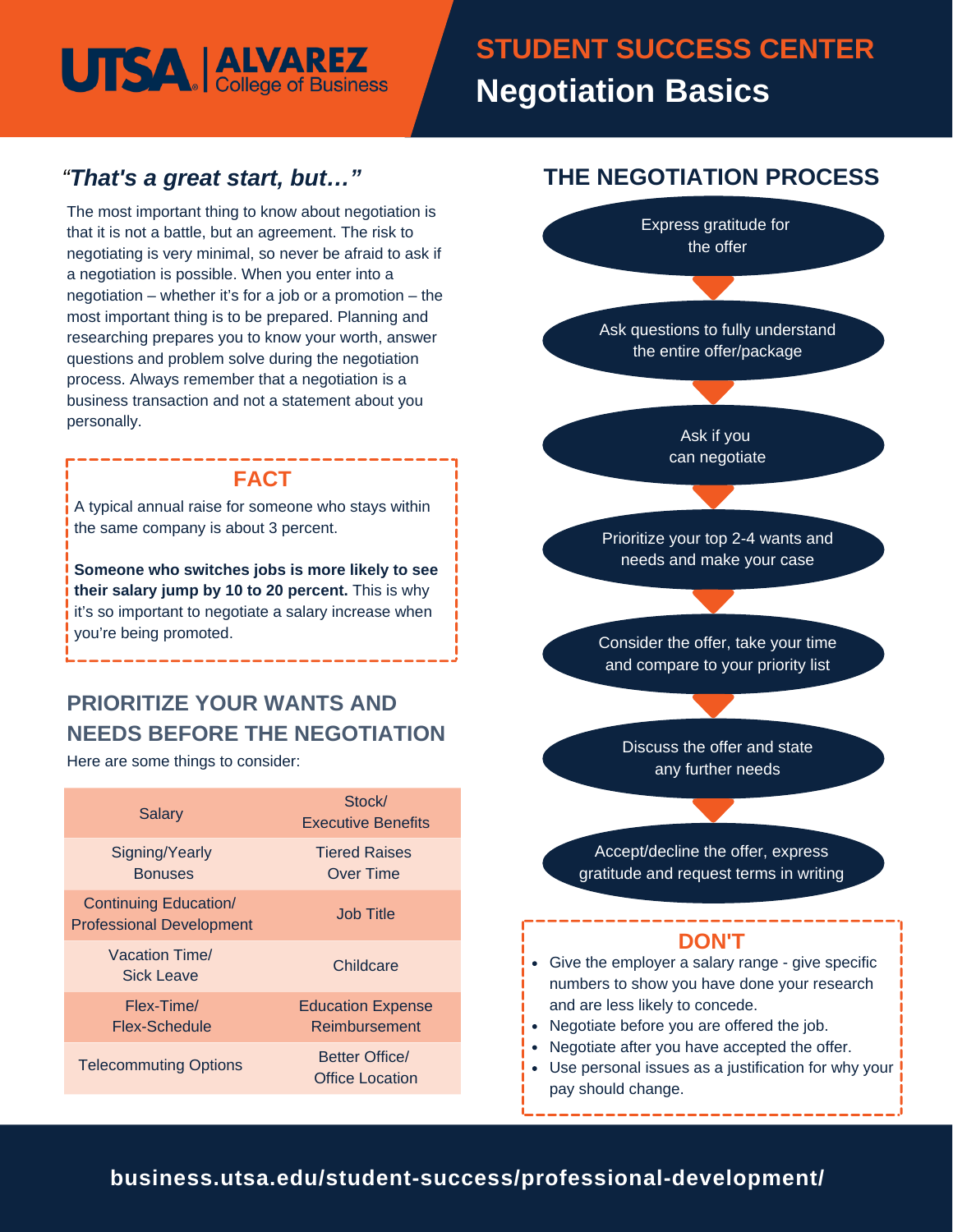# **UTSA ALVAREZ**

# **NEGOTIATING A JOB OFFER**

When negotiating a job offer, research what the typical salaries are for the position you have been offered. You can use sites like **Onetonline.org**, **Glassdoor.com**, **bls.gov/ooh** and **Salary.com** to search the company, titles and comparable salaries. Before negotiating salary, consider the full benefits package that you have been offered, including: insurance, work schedule, relocation costs, professional memberships, certifications, etc. Review the priorities you determined earlier and compare them to the offer to determine if the overall offer exceeds, meets or falls short of your expectations. Always ask if you can negotiate and take time to consider the final offer.

| <b>TACTIC: Always start with your aspirational number</b> |           |
|-----------------------------------------------------------|-----------|
| Aspirational                                              | \$101,200 |
| <b>Safety Net</b>                                         | \$87,500  |
| <b>Walk Away</b>                                          | \$75,000  |

### **HOW TO RESPOND WHEN THEY SAY:**

*"What are your salary expectations?"*

They want to gauge the lowest you'd be willing to accept. If you say you're hoping for a certain salary that's at the bottom of their range, they know they won't have to offer you more, even if they were originally planning a higher offer.

*"How much are you currently making?"*



"I'd prefer to not discuss what I'm currently making because this position that I'm interviewing for isn't exactly the same as my current job. I'd like to discuss the responsibilities, and then I'm sure we'll agree on a salary that's appropriate."

*"Unfortunately, we don't have any room to negotiate."*



This is a good time to ask about the compensation package as a whole. Even if they can't budge on take-home pay, other benefits could provide a real monetary value.



"Because this number is a little lower than I feel comfortable with, I'd love to discuss my future and performance. I know that one of the most important things in this role is **[key metric]**. If I'm able to deliver that in **[time frame]**, would you be open to raising my compensation to **[target amount]** then?"

# **KEY PHRASE:**

**The only thing preventing me from signing this offer is ...** starting a negotiation with this phrase shows the recruiter or hiring manager that you genuinely want the position - but need them on your side to finalize the offer.